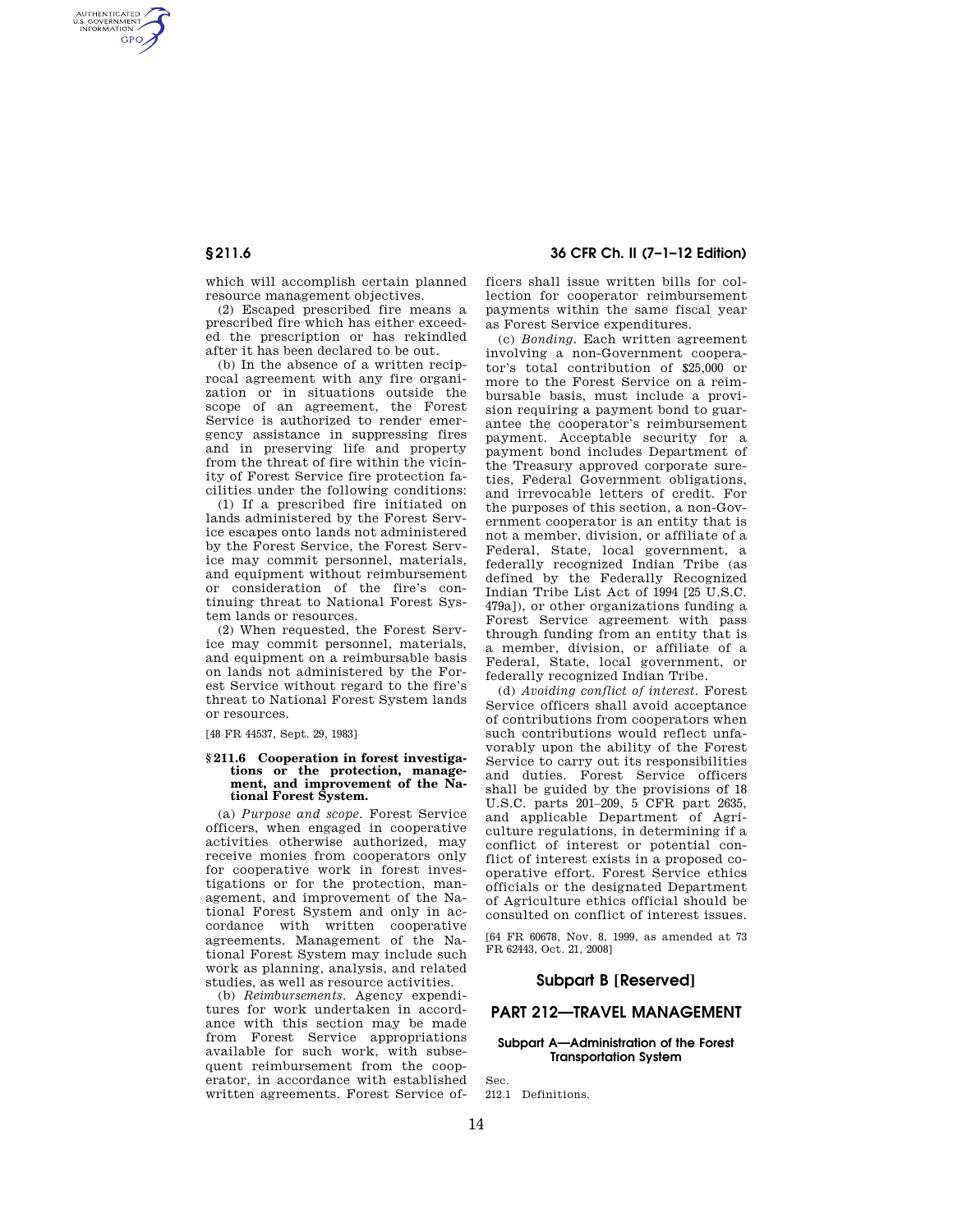- 212.2 Forest development transportation program.<br>212.3 Cooper
- Cooperative work.
- 212.4 Construction and maintenance.
- 212.5 Road system management.
- 212.6 Ingress and egress. 212.7 Access procurement by the United
- States.
- 212.8 Permission to cross lands and easements owned by the United States and administered by the Forest Service.
- 212.9 Principles for sharing use of roads. 212.10 Maximum economy National Forest System roads.
- 212.11–212.20 [Reserved]
- 212.21 Pacific Crest National Scenic Trail.

## **Subpart B—Designation of Roads, Trails, and Areas for Motor Vehicle Use**

- 212.50 Purpose, scope, and definitions.
- 212.51 Designation of roads, trails, and areas.
- 212.52 Public involvement.
- 212.53 Coordination with Federal, State, county, and other local governmental entities and tribal governments.
- 212.54 Revision of designations.
- 212.55 Criteria for designation of roads, trails, and areas.
- 212.56 Identification of designated roads, trails, and areas.
- 212.57 Monitoring of effects of motor vehicle use on designated roads and trails and in designated areas.

#### **Subpart C—Use by Over-Snow Vehicles**

212.80 Purpose, scope, and definitions. 212.81 Use by over-snow vehicles.

# **Subpart A—Administration of the Forest Transportation System**

AUTHORITY: 16 U.S.C. 551, 23 U.S.C. 205.

## **§ 212.1 Definitions.**

For the purpose of this part the following terms, respectively, shall mean:

*Administrative unit.* A National Forest, a National Grassland, a purchase unit, a land utilization project, Columbia River Gorge National Scenic Area, Land Between the Lakes, Lake Tahoe Basin Management Unit, Midewin National Tallgrass Prairie, or other comparable unit of the National Forest System.

*Area*. A discrete, specifically delineated space that is smaller, and in most cases much smaller, than a Ranger District.

*Chief.* The Chief, Forest Service, Department of Agriculture.

*Construction engineering.* All work and expense of setting out, controlling, inspecting, and measuring the construction or reconstruction of a forest transportation facility including:

(1) Construction surveys to establish line and grade for the work, to control the work, and to measure quantities;

(2) Redesigning, adjusting, and changing the plans, specifications, and materials to meet conditions;

(3) Inspecting, directing, and controlling operations for compliance with plans and specifications;

(4) Inspecting, testing, and accepting materials and equipment to be installed in the work; and

(5) Inspecting, measuring, and accepting completed work.

*Designated road, trail, or area.* A National Forest System road, a National Forest System trail, or an area on National Forest System lands that is designated for motor vehicle use pursuant to §212.51 on a motor vehicle use map.

*Federal airport funds.* Discretionary funds available for airfields in National Forests under section 6(b)(3) of the Act of May 13, 1946 (60 Stat. 173), as amended; 49 U.S.C. 1105(b)(3).

*Forest road and trail funds.* Funds authorized or appropriated for the purpose of carrying out the provisions of section 205 of the Act of August 27, 1958 (72 Stat. 907), as amended; 23 U.S.C. 205.

*Forest road or trail.* A road or trail wholly or partly within or adjacent to and serving the National Forest System that the Forest Service determines is necessary for the protection, administration, and utilization of the National Forest System and the use and development of its resources.

*Forest transportation atlas.* A display of the system of roads, trails, and airfields of an administrative unit.

*Forest transportation facility.* A forest road or trail or an airfield that is displayed in a forest transportation atlas, including bridges, culverts, parking lots, marine access facilities, safety devices, and other improvements appurtenant to the forest transportation system.

*Forest transportation system.* The system of National Forest System roads, National Forest System trails, and airfields on National Forest System lands.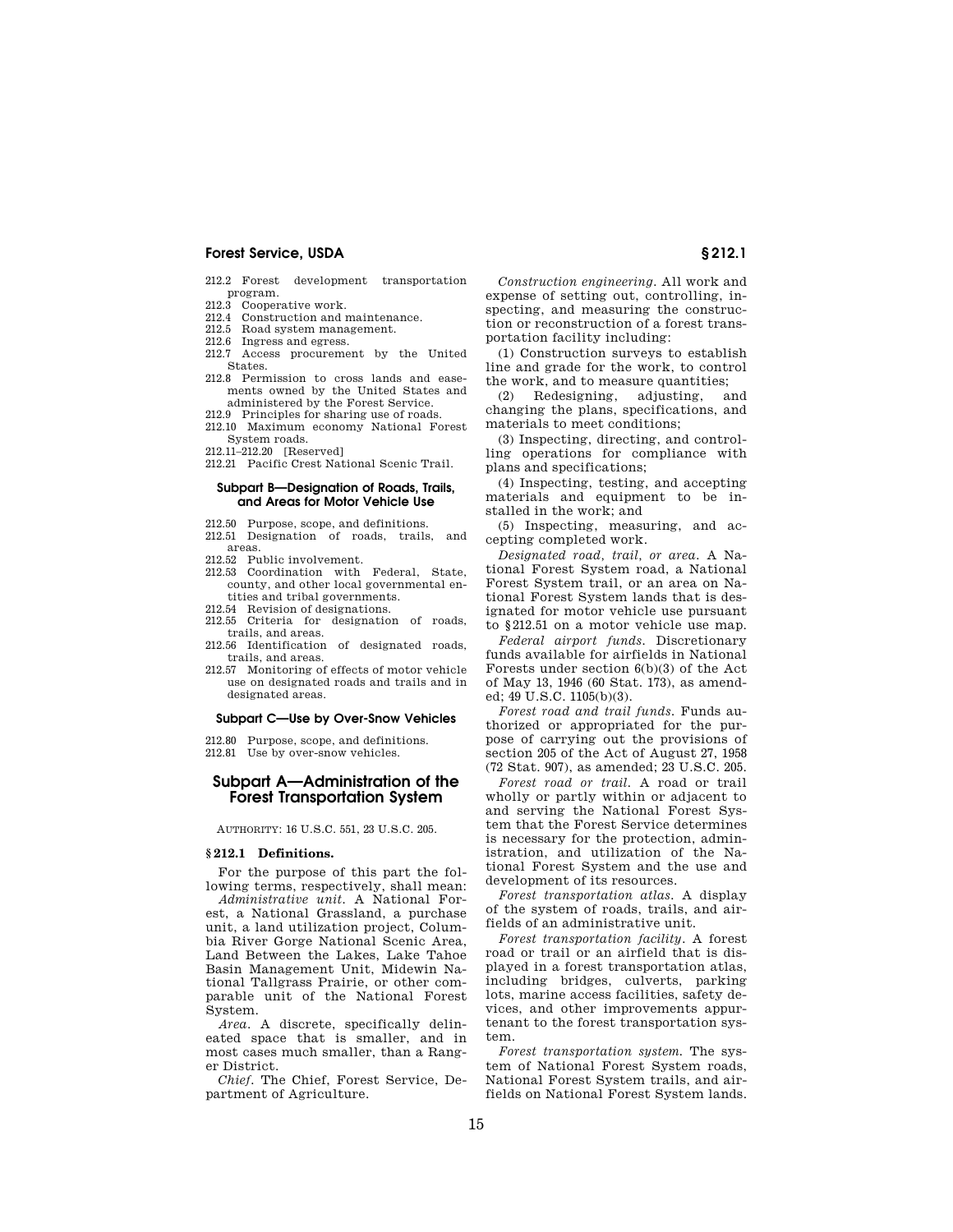*Maintenance.* The upkeep of the entire forest transportation facility including surface and shoulders, parking and side areas, structures, and such traffic-control devices as are necessary for its safe and efficient utilization.

*Motor vehicle.* Any vehicle which is self-propelled, other than:

(1) A vehicle operated on rails; and

(2) Any wheelchair or mobility device, including one that is battery-powered, that is designed solely for use by a mobility-impaired person for locomotion, and that is suitable for use in an indoor pedestrian area.

*Motor vehicle use map.* A map reflecting designated roads, trails, and areas on an administrative unit or a Ranger District of the National Forest System.

*National Forest System.* As defined in the Forest Rangeland Renewable Resources Planning Act, the ''National Forest System'' includes all National Forest lands reserved or withdrawn from the public domain of the United States, all National Forest lands acquired through purchase, exchange, donation, or other means, the National Grasslands and land utilization projects administered under title III of the Bankhead-Jones Farm Tennant Act (50 Stat. 525, 7 U.S.C. 1010–1012), and other lands, waters or interests therein which are administered by the Forest Service or are designated for administration through the Forest Service as a part of the system.

*National Forest System road.* A forest road other than a road which has been authorized by a legally documented right-of-way held by a State, county, or other local public road authority.

*National Forest System trail.* A forest trail other than a trail which has been authorized by a legally documented right-of-way held by a State, county, or other local public road authority.

*Off-highway vehicle.* Any motor vehicle designed for or capable of crosscountry travel on or immediately over land, water, sand, snow, ice, marsh, swampland, or other natural terrain.

*Over-snow vehicle.* A motor vehicle that is designed for use over snow and that runs on a track or tracks and/or a ski or skis, while in use over snow.

*Preconstruction engineering.* All work and expense of preparing for construc-

# **§ 212.1 36 CFR Ch. II (7–1–12 Edition)**

tion or reconstruction of a forest transportation facility including:

(1) Engineering and economic investigations, studies, and reports;

(2) Reconnaissance surveys;

(3) Preliminary surveys;

(4) Preliminary location surveys;

(5) Soils, foundations, and materials investigations, surveys, and tests;

(6) Preliminary and final designs;

(7) Preliminary and final plans, drawings, specifications, and estimates of quantities and cost;

(8) Final location surveys staked on the ground; and

(9) Rights-of-way surveys, plans, and descriptions.

*Regional forester.* A regional forester of the Forest Service.

*Road.* A motor vehicle route over 50 inches wide, unless identified and managed as a trail.

*Road and trail 10 percent funds.* Funds available from the permanent appropriation ''Roads and Trails for States'' under the Act of March 4, 1913 (37 Stat. 843), as amended; 16 U.S.C. 501.

*Road construction or reconstruction.*  Supervising, inspecting, actual building, and incurrence of all costs incidental to the construction or reconstruction of a road.

*Road Decommissioning.* Activities that result in the stabilization and restoration of unneeded roads to a more natural state.

*Temporary road or trail.* A road or trail necessary for emergency operations or authorized by contract, permit, lease, or other written authorization that is not a forest road or trail and that is not included in a forest transportation atlas.

*Trail.* A route 50 inches or less in width or a route over 50 inches wide that is identified and managed as a trail.

*Travel management atlas.* An atlas that consists of a forest transportation atlas and a motor vehicle use map or ma<sub>p</sub>s.

*Unauthorized road or trail.* A road or trail that is not a forest road or trail or a temporary road or trail and that is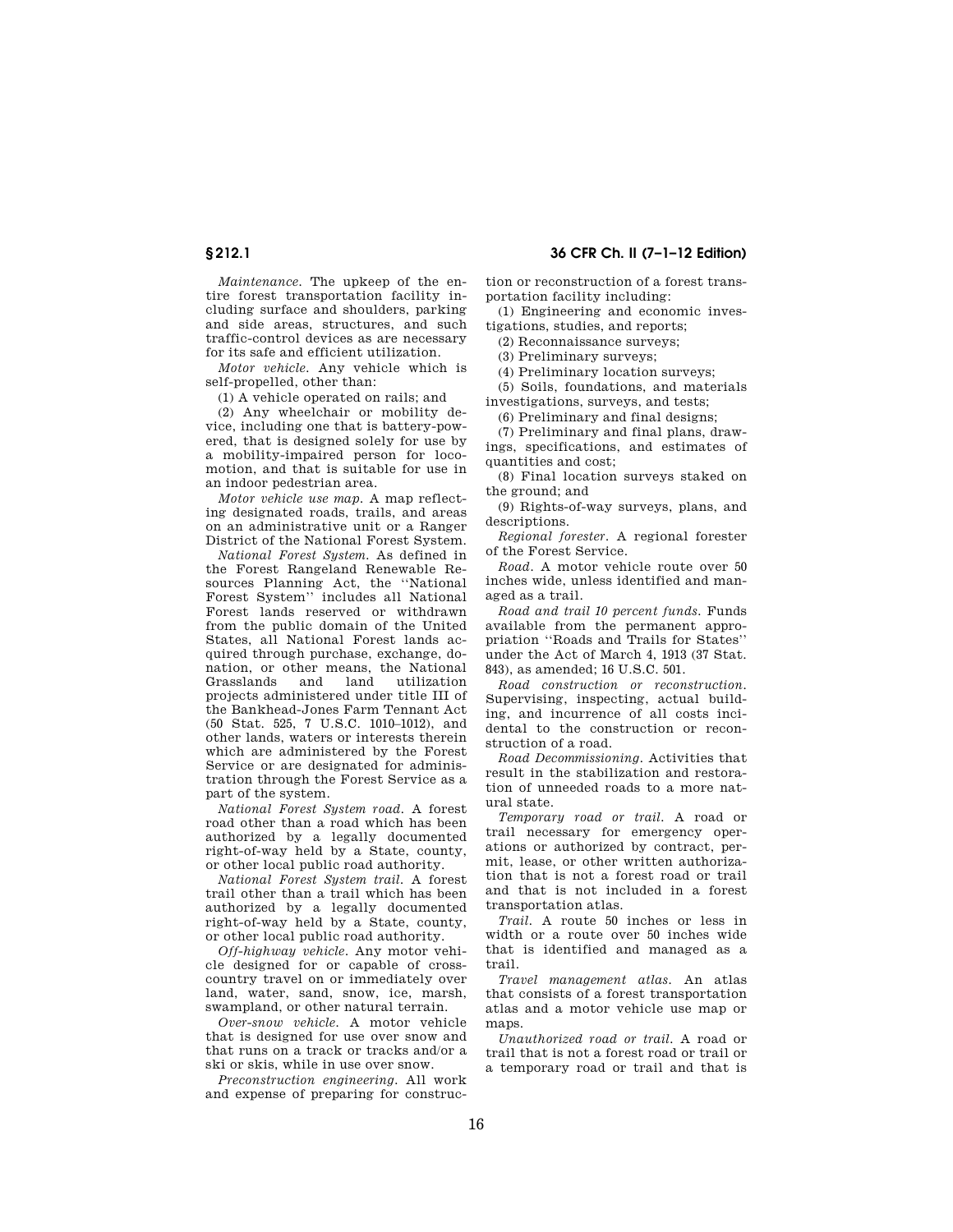not included in a forest transportation atlas.

(25 Stat. 357, 26 Stat. 1103, 30 Stat. 35–36, 1233, 38 Stat. 430, 46 Stat. 1421 64 Stat. 82, 72 Stat. 885, as amended, 74 Stat. 215, 78 Stat. 1089; 16 U.S.C. 471, 478, 498, 525, 528, 531, 532, 538, 551, 572, 23 U.S.C. 101, 205, 40 U.S.C. 257, 258a, et seq., 42 Atty. Gen. Op. No. 7, Comp. Gen. B– 65972, May 19, 1947; 40 Comp. Gen. 372; 41 Comp. Gen. 1; 41 Comp. Gen. 576, and 42 Comp. Gen. 590)

[30 FR 5476, Apr. 16, 1965, as amended at 66 FR 3216, 3217, Jan. 12, 2001; 70 FR 68287, Nov. 9, 2005]

#### **§ 212.2 Forest transportation program.**

(a) *Travel management atlas.* For each administrative unit of the National Forest System, the responsible official must develop and maintain a travel management atlas, which is to be available to the public at the headquarters of that administrative unit.

(b) *Forest transportation atlas.* A forest transportation atlas may be updated to reflect new information on the existence and condition of roads, trails, and airfields of the administrative unit. A forest transportation atlas does not contain inventories of temporary roads, which are tracked by the project or activity authorizing the temporary road. The content and maintenance requirements for a forest transportation atlas are identified in the Forest Service directives system.

(c) *Program of work for the forest transportation system.* A program of work for the forest transportation system shall be developed each fiscal year in accordance with procedures prescribed by the Chief.

[62 FR 58654, Oct. 30, 1997, as amended at 66 FR 3216, 3217, Jan. 12, 2001; 70 FR 68288, Nov. 9, 2005; 73 FR 74613, Dec. 9, 2008]

#### **§ 212.3 Cooperative work.**

(a) Cooperative agreements for all projects which involve financial contributions from cooperators shall be negotiated, approved, and executed in accordance with procedures prescribed by the Chief.

(b) Cooperative funds contributed in advance shall be deposited in the United States Treasury to the credit of the Forest Service Cooperative Fund authorized by the Act of June 30, 1914 (38 Stat. 430), as amended; 16 U.S.C. 498,

or the Act of March 3, 1925 (43 Stat. 1132), as amended; 16 U.S.C. 572, which deposits will be made available for expenditure from the appropriation ''Cooperative Work, Forest Service.'' If a State, county or other governmental agency is unable to contribute funds under the Act of March 3, 1925, as amended, in advance but is able to pay its share subsequent to performance of the work, the subsequent payment of such funds will be deposited to the credit of the Forest Service appropriation from which the expenditures were made or to appropriations for similar purposes currently available at the time of deposit.

[25 FR 6360, July 7, 1960. Redesignated at 62 FR 58654, Oct. 30, 1997]

## **§ 212.4 Construction and maintenance.**

(a) Construction and maintenance work on forest transportation facilities with appropriated funds shall be directed to what is necessary and economically justified for protection, administration, development, and multiple-use management of the federally owned lands and resources served.

(b) Preliminary engineering and the construction and maintenance of forest transportation facilities shall be performed by force account or let to contract, unless otherwise approved by the Chief. The contract method shall be employed for roads and trails in accordance with section 205(c) of the Act of August 27, 1958 (72 Stat. 907); 23 U.S.C. 205, and for all other facilities when it is advantageous and in the interest of the Government.

(c) No construction work shall be started by force account or let to contract until all necessary rights of way have been secured, and approved by the Attorney General, if required, and cooperative agreements, if any, approved and executed.

[24 FR 10256, Dec. 18, 1959, as amended at 25 FR 6360, July 7, 1960. Redesignated at 62 FR 58654, Oct. 30, 1997; 66 FR 3216, Jan. 12, 2001]

#### **§ 212.5 Road system management.**

(a) *Traffic rules.* Rules set forth under 36 CFR part 261 and this section shall apply to all National Forest System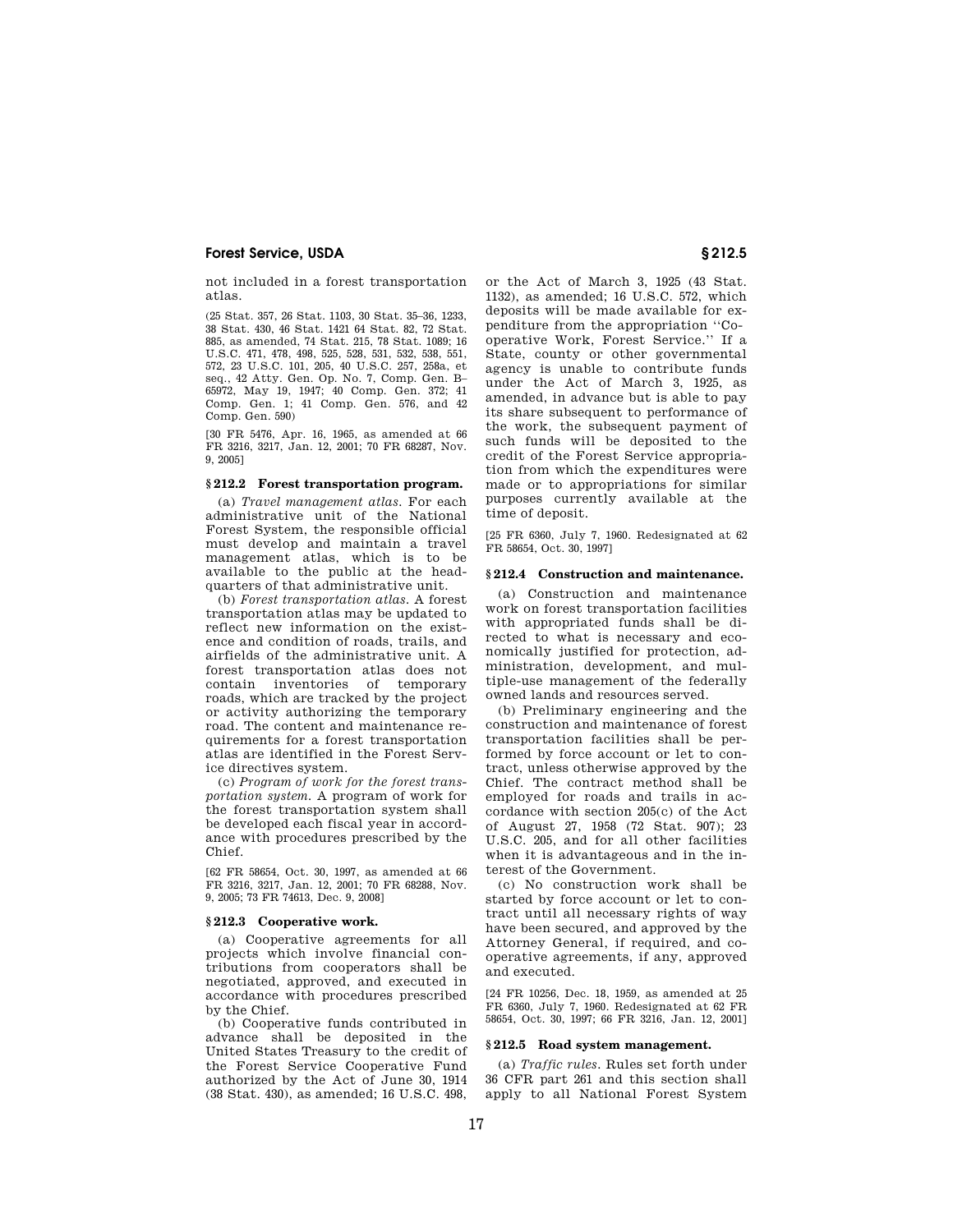roads under the jurisdiction of the Forest Service except when in conflict with written agreement.

(1) *General.* Traffic on roads is subject to State traffic laws where applicable except when in conflict with designations established under subpart B of this part or with the rules at 36 CFR part 261.

(2) *Specific.* The following specific traffic rules shall apply unless different rules are established in 36 CFR part 261.

(i) The load, weight, length, height, and width limitations of vehicles shall be in accordance with the laws of the States wherein the road is located. Greater or lesser limits may be imposed and these greater or lesser limits shall be established as provided in 36 CFR part 261.

(ii) Roads, or segments thereof, may be restricted to use by certain classes of vehicles or types of traffic as provided in 36 CFR part 261. Classes of vehicles may include but are not limited to distinguishable groupings such as passenger cars, buses, trucks, motorcycles, all-terrain vehicles, 4-wheel drive vehicles, off-highway vehicles, and trailers. Types of traffic may include but are not limited to groupings such as commercial hauling, recreation, and administrative.

(iii) Roads, or segments thereof, may be closed to all vehicle use as provided in 36 CFR part 261.

(iv) Additional rules may be imposed as provided in 36 CFR part 261.

(b) Road system—(1) *Identification of road system.* For each national forest, national grassland, experimental forest, and any other units of the National Forest System (§212.1), the responsible official must identify the minimum road system needed for safe and efficient travel and for administration, utilization, and protection of National Forest System lands. In determining the minimum road system, the responsible official must incorporate a science-based roads analysis at the appropriate scale and, to the degree practicable, involve a broad spectrum of interested and affected citizens, other state and federal agencies, and tribal governments. The minimum system is the road system determined to be needed to meet resource and other manage-

**§ 212.5 36 CFR Ch. II (7–1–12 Edition)** 

ment objectives adopted in the relevant land and resource management plan (36 CFR part 219), to meet applicable statutory and regulatory requirements, to reflect long-term funding expectations, to ensure that the identified system minimizes adverse environmental impacts associated with road construction, reconstruction, decommissioning, and maintenance.

(2) *Identification of unneeded roads.*  Responsible officials must review the road system on each National Forest and Grassland and identify the roads on lands under Forest Service jurisdiction that are no longer needed to meet forest resource management objectives and that, therefore, should be decommissioned or considered for other uses, such as for trails. Decommissioning roads involves restoring roads to a more natural state. Activities used to decommission a road include, but are not limited to, the following: reestablishing former drainage patterns, stabilizing slopes, restoring vegetation, blocking the entrance to the road, installing water bars, removing culverts, reestablishing drainage-ways, removing unstable fills, pulling back road shoulders, scattering slash on the roadbed, completely eliminating the roadbed by restoring natural contours and slopes, or other methods designed to meet the specific conditions associated with the unneeded road. Forest officials should give priority to decommissioning those unneeded roads that pose the greatest risk to public safety or to environmental degradation.

(c) *Cost recovery on National Forest System roads.* The Chief may determine that a share of the cost of acquisition, construction, reconstruction, improvement, or maintenance of a road, or segment thereof, used or to be used for commercial hauling of non-Federal forests products and other non-Federal products, commodities and materials, should be borne by the owners or haulers thereof. The Chief may condition the permission to use a road, or segment thereof, upon payment to the United States of the proportionate share of the cost and bearing proportionate maintenance as determined to be attributable to the owner's or hauler's use in accordance with §212.9. This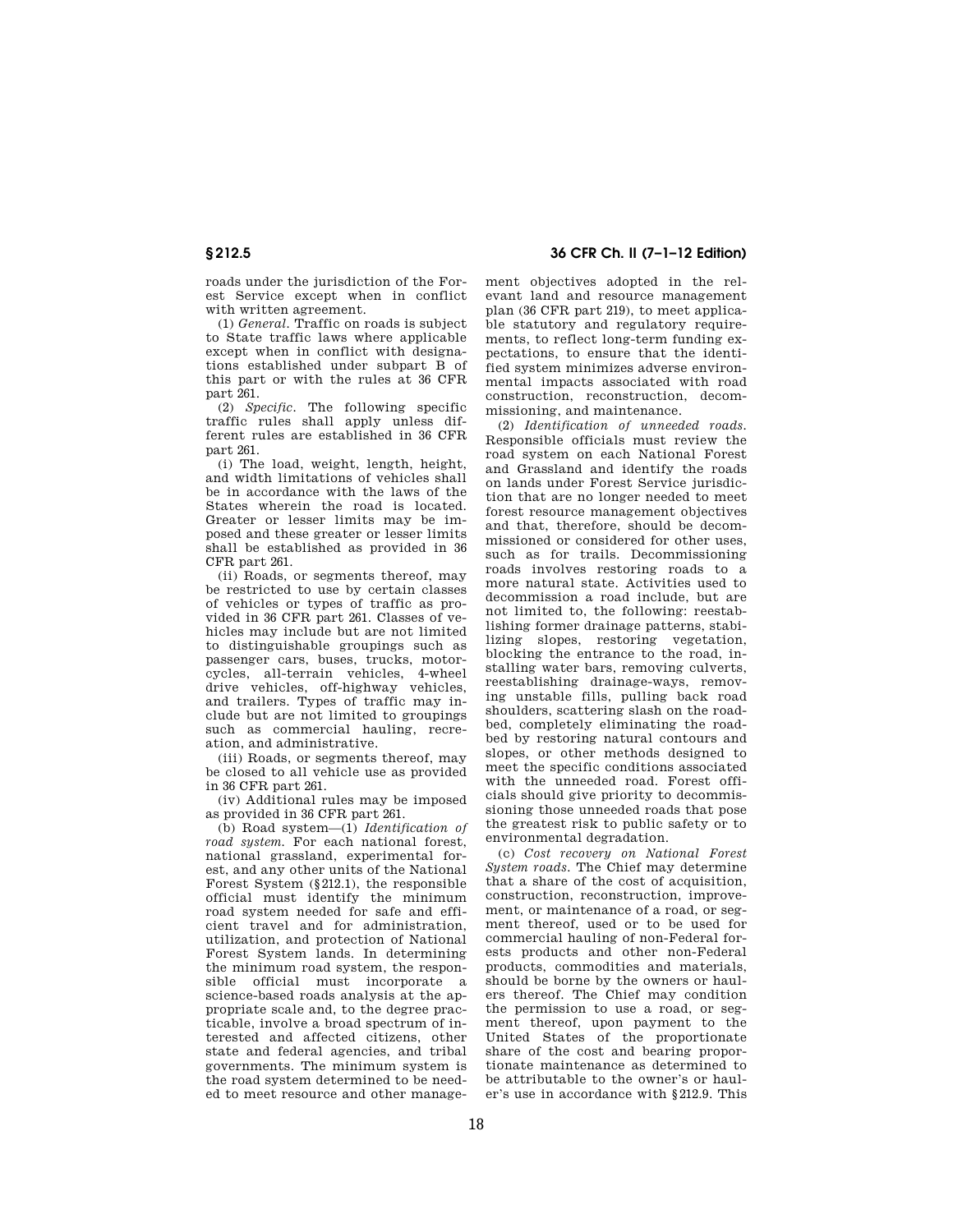condition to use roads would apply where the owners or haulers:

(1) Have not shared in the cost of acquisition, construction, reconstruction, or improvements, and

(2) Have not made contributions to pay their proportionate share of the costs.

(d) *Maintenance and reconstruction of National Forest System roads by users*— (1) *Maintenance.* The Chief may require, but not in conflict with an existing permit, easement, contract, or other agreement, the user or users of a road, including purchasers of Government timber and other products, to maintain the roads in a satisfactory condition commensurate with the particular use requirements of each. The maintenance to be borne by each user shall be proportionate to total use and no individual user shall be required to perform or bear the costs of maintenance other than that commensurate with his use.

(2) *Reconstruction.* The Chief may require, but not in conflict with an existing permit, easement, contract, or other agreement, the user or users of a road to reconstruct it when, at the time the use is requested, reconstruction is determined to be necessary to accommodate his use.

(3) *Deposits in lieu of performance.* If the maintenance or reconstruction cannot be so provided or if the Chief determines that maintenance or reconstruction by a user would not be practical, the Chief may require that sufficient funds be deposited by the user to provide his portion of the total maintenance or reconstruction costs. Deposits made to cover maintenance or reconstruction of roads shall be used for the purposes deposited, except that:

(i) Deposits received for work on adjacent and overlapping areas may be combined when it is the most practicable and efficient manner of performing the work, and cost thereof may be determined by estimates, and

(ii) Unexpended balances upon accomplishment of the purposes for which deposited shall be transferred to miscellaneous receipts or refunded.

(e) *Deposits for making delayed payments to cooperator.* Any fees or other collections received by the Chief under the terms of an agreement or other document providing for delayed payments to the Government's cooperator for use of a road shall be placed in a fund available for making these payments.

[39 FR 27649, July 31, 1974, as amended at 42 FR 2957, Jan. 14, 1977; 43 FR 20007, May 10, 1978; 62 FR 58654, Oct. 30, 1997. Redesignated and amended at 62 FR 58654, Oct. 30, 1997; 66 FR 3217, Jan. 12, 2001; 70 FR 68288, Nov. 9, 2005]

# **§ 212.6 Ingress and egress.**

(a) *Policy in acquiring and granting access.* To assure effective protection, management, and utilization of lands administered by the Forest Service and intermingled and adjacent private and public lands, and for the use and development of the resources upon which communities within or adjacent to the National Forests are dependent, the Chief shall as promptly as is feasible obtain needed access thereto and shall grant appropriate access across National Forest and other lands and easements administered by the Forest Service to intermingled or adjacent landowners. Construction, reconstruction or maintenance of a road or highway requires written authorization.

(b) *Actual settlers and other persons residing within the National Forests and other areas administered by the Forest Service.* Actual settlers and other persons residing within the National Forests and other areas administered by the Forest Service shall be permitted ingress and egress over the same and use of existing National Forest System roads and trails in order to reach their homes and to utilize their property: Provided, such ingress and egress or use shall conform to rules and regulations governing the protection and administration of the lands and the roads or trails to be used.

(c) *Others.* Entering upon the National Forests and other lands administered by the Forest Service and use of existing National Forest System roads and trails shall be permitted for all proper and lawful purposes subject to compliance with rules and regulations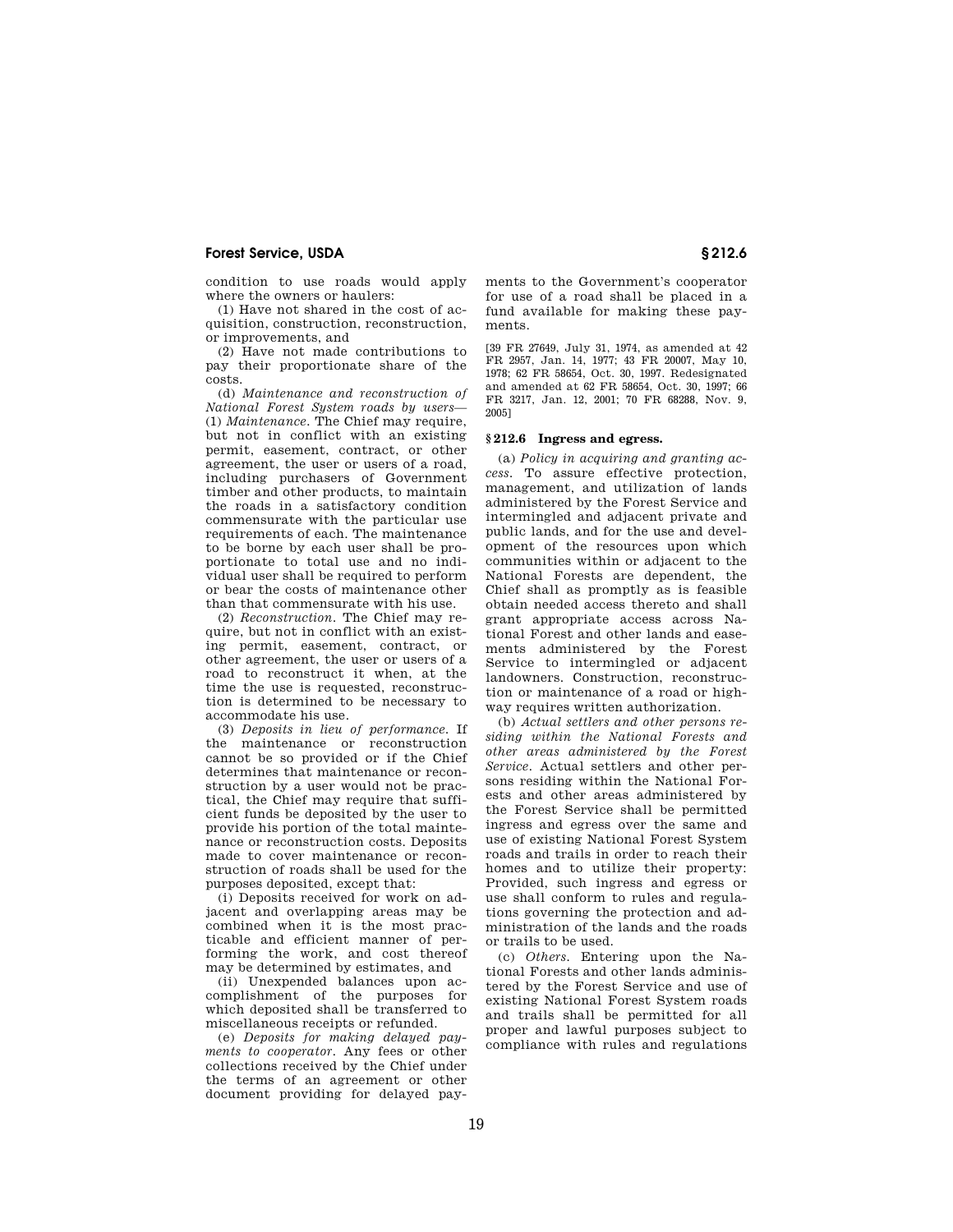# **§ 212.7 36 CFR Ch. II (7–1–12 Edition)**

governing the lands and the roads or trails to be used.

(25 Stat. 357, 26 Stat. 1103, 30 Stat. 35–36, 1233 38 Stat. 430, 46 Stat. 1421, 64 Stat. 82, 72 Stat. 885; as amended, 74 Stat. 215, 78 Stat. 1089; 16 U.S.C. 471, 478, 498, 525, 528–531, 532, 538, 551, 572, 23 U.S.C. 101, 205, 40 U.S.C. 257, 258a et seq.; 42 Atty. Gen. Op. No. 7; Comp. Gen. B– 65972, May 19, 1947; 40 Comp. Gen. 372; 41 Comp. Gen. 1; 41 Comp. Gen. 576, and 42 Comp. Gen. 590)

[40 FR 52611, Nov. 11, 1975, as amended at 42 FR 2957, Jan. 14, 1977. Redesignated at 62 FR 58654, Oct. 30, 1997; 66 FR 3217, Jan. 12, 2001]

#### **§ 212.7 Access procurement by the United States.**

(a) *Existing or proposed forest roads that are or will be part of a transportation system of a State, county, or other local public road authority.* Forest roads that are or will be part of a transportation system of a State, county, or other local public road authority and are on rights-of-way held by a State, county, or other local public road authority may be constructed, reconstructed, improved, or maintained by the Forest Service when there is an appropriate agreement with the State, county, or other local public road authority under 23 U.S.C. 205 and the construction, reconstruction, improvement, or maintenance is essential to provide safe and economical access to National Forest System lands.

(b) *Acquisition of easements and rights of use.* Except as otherwise provided in the regulations of this part, easements for road and trail construction across non-Federal lands and easements or rights of use over non-Federal roads and trails will be acquired in the name of the United States of America and its assigns. The easements or rights of use may be acquired by purchase, condemnation, donation, or as a reciprocal for permits or easements for roads or trails to be constructed or for easements over or permits to use existing roads or trails.

(c) *Methods of compensation for easements and rights of use acquired by the United States.* Compensation in negotiated acquisitions may be:

(1) By payment from appropriated funds;

(2) Pursuant to reservation in the grant of easement to the United States whereby the grantor reserves the right to require haulers of Federal timber or other Federal products over the road conveyed or thereafter constructed by the grantor to make payments to the grantor in accordance with the terms of the reservation;

(3) By granting reciprocal rights; or

(4) By a combination of these methods.

(d) *Cooperative construction and use agreements.* Where areas, partly lands administered by the Forest Service and partly private or other ownership are undeveloped or inadequately developed by roads, the Chief will, to the extent feasible and advantageous to the United States, join in planning, constructing, reconstructing, improving, maintaining, and using an adequate road system on the basis of each party bearing the proportion of the cost attributable to the anticipated benefits as set forth in §212.9.

(e) *Condemnation.* Where access across non-Federal land or over a non-Federal road or trail cannot be obtained through negotiations with reasonable promptness, condemnation will be undertaken.

(f) *Access over non-Federal land and use of non-Federal roads or trails on a temporary basis.* The Chief may negotiate a temporary agreement for access over non-Federal land and for use of an existing non-Federal road or trail where there is immediate need for temporary access for limited purposes that can be economically met by such procedure, or where the foreseeable need does not justify the expenditures necessary to provide a permanent road or trail.

(g) *Use and control of interests in roads, trails, and easements acquired by the United States.* Interests in roads, trails, and easements acquired by the United States shall be under the control of the United States, subject to approved reservations, limitations and other provisions set forth in the easement, permit, or other indenture. This control by the United States may include restricting or conditioning the use of the interest owned by the United States in the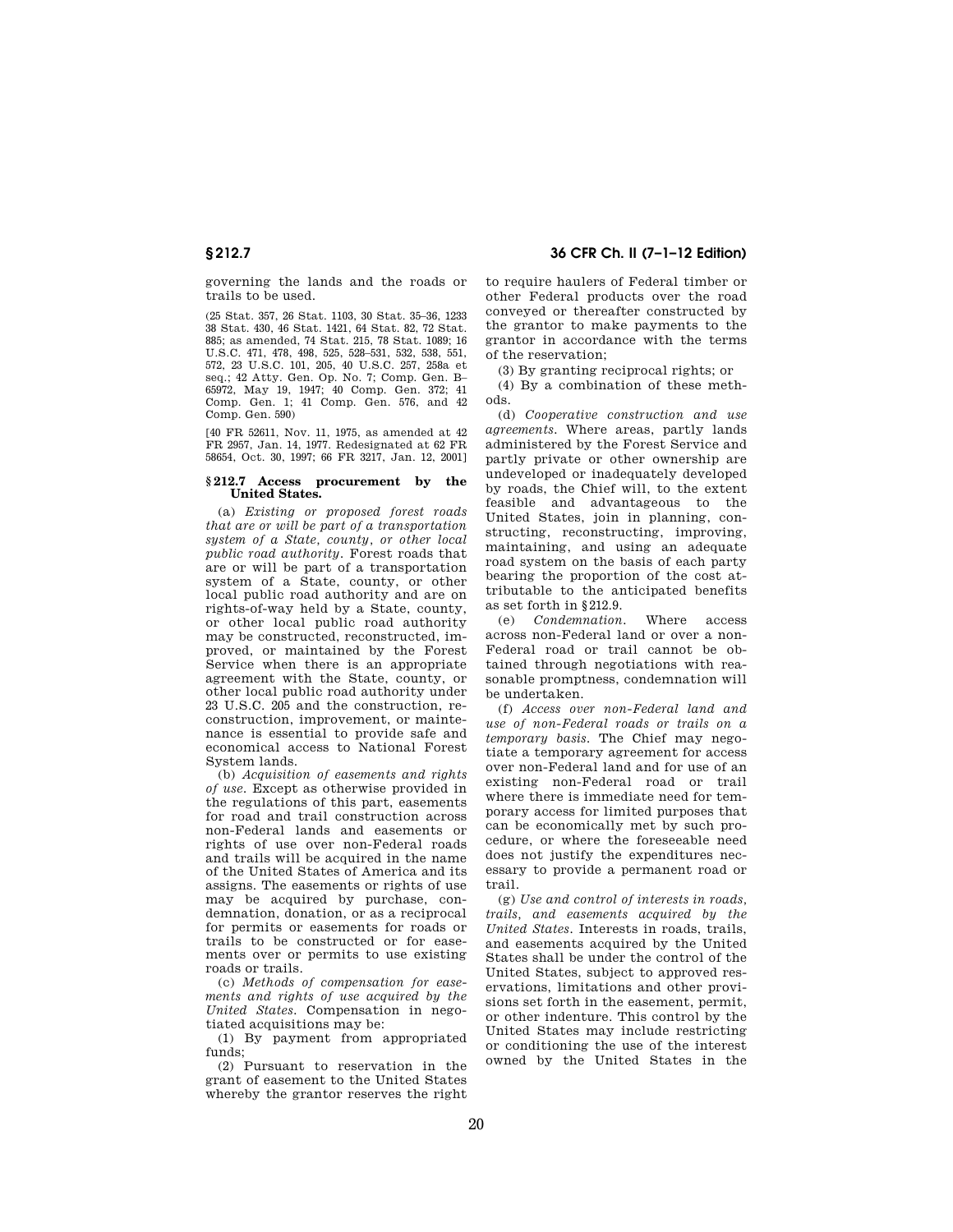road, trail, or easement where necessary.

(25 Stat. 357, 26 Stat. 1103, 30 Stat. 35–36, 1233, 38 Stat. 430, 46 Stat. 1421, 64 Stat. 82, 72 Stat. 885, as amended, 74 Stat. 215, 78 Stat. 1089; 16 U.S.C. 471, 478, 498, 525, 528–531, 532, 551, 572, 23 U.S.C. 101, 205, 40 U.S.C. 257, 258a et seq.; 42 Atty. Gen. Op. No. 7; Comp. Gen. B–65972, May 19, 1947; 40 Comp. Gen. 372; 41 Comp. Gen. 1; 41 Comp. Gen. 576, and 42 Comp. Gen. 590)

[30 FR 5476, Apr. 16, 1965, as amended at 39 FR 27650, July 31, 1974; 62 FR 58654, Oct. 30, 1997. Redesignated and amended at 62 FR 58654, Oct. 30, 1997; 66 FR 3217, Jan. 12, 2001; 70 FR 68288, Nov. 9, 2005]

#### **§ 212.8 Permission to cross lands and easements owned by the United States and administered by the Forest Service.**

(a) *Permission to construct or use roads across lands and assignable easements owned by the United States and administered by the Forest Service.* If a reciprocal benefit is needed by the United States, permission to construct or use a road across lands and across assignable easements owned by the United States and administered by the Forest Service will be conditioned, except as provided in this section, for any applicant who seeks a permit to construct or use a road across the same, upon the grant to the United States of a reciprocal benefit. Such benefit shall bear:

(1) A reasonable relation to the management of lands administered by the Forest Service; and

(2) A value substantially similar to the value of the estate or interest in lands or easements applied for. In those instances where the values of the interests needed by the United States exceed those applied for by the applicant, the additional interests required by the United States will be acquired as provided in §212.7(b) and (c). Where values needed by the applicant exceed those needed by the United States, the difference in values will be determined under principles set forth below and in  $\S$ [212.5(c) and 212.9. If a reciprocal benefit is not needed by the United States, or the applicant shows good cause why the reciprocal benefit needed by the United States cannot or should not be granted by him, or the applicant declines to grant the reciprocal benefit requested by the United States or if a bona fide emergency exists, permission to construct or use a road across lands owned by the United States may be conditioned for any applicant upon reasonable charges and all other terms and conditions required by the Chief to protect the interests of the United States. Permits for such road construction or use will be non-exclusive and will be conditioned upon compliance with their terms and conditions and with the rules and regulations governing the protection and administration of the lands and those applicable to such roads.

(b) [Reserved]

(c) *Replacement of prior grants.* (1) Upon application to the Chief, an easement under the Act of March 3, 1899 (30 Stat. 1233, 16 U.S.C. 525), shall be replaced by an easement under paragraph (d) of this section.

(2) Upon application to the Chief, an easement shall be granted under paragraph (d) of this section as a replacement for any stipulations for ingress and egress issued under the Act of June 4, 1897 or permit or other document evidencing the applicant's right to use a road: *Provided,* The applicant has met the requirements for obtaining such easement as set forth in paragraph (d) of this section.

(d) *Easements for roads crossing lands or easements administered by the Forest Service.* (1) Applications for permanent or temporary easements for specified periods or otherwise to be granted under the Act of October 13, 1964 (78 Stat. 1039, 16 U.S.C. 533), over lands or easements administered by the Forest Service, or over roads thereon will be approved by the Chief for those applicants who have conveyed or provided appropriate easements over roads, assignable easements and lands owned or controlled by them to the United States of America and its assigns and who have already constructed, or will, as scheduled by agreement, construct their proportionate share of the road or road system of which the segments described in the application are parts. The Chief, after approval of the application and the grant of the easement, will cause the same to be entered in the records of the Forest Service, and delivered to the applicant.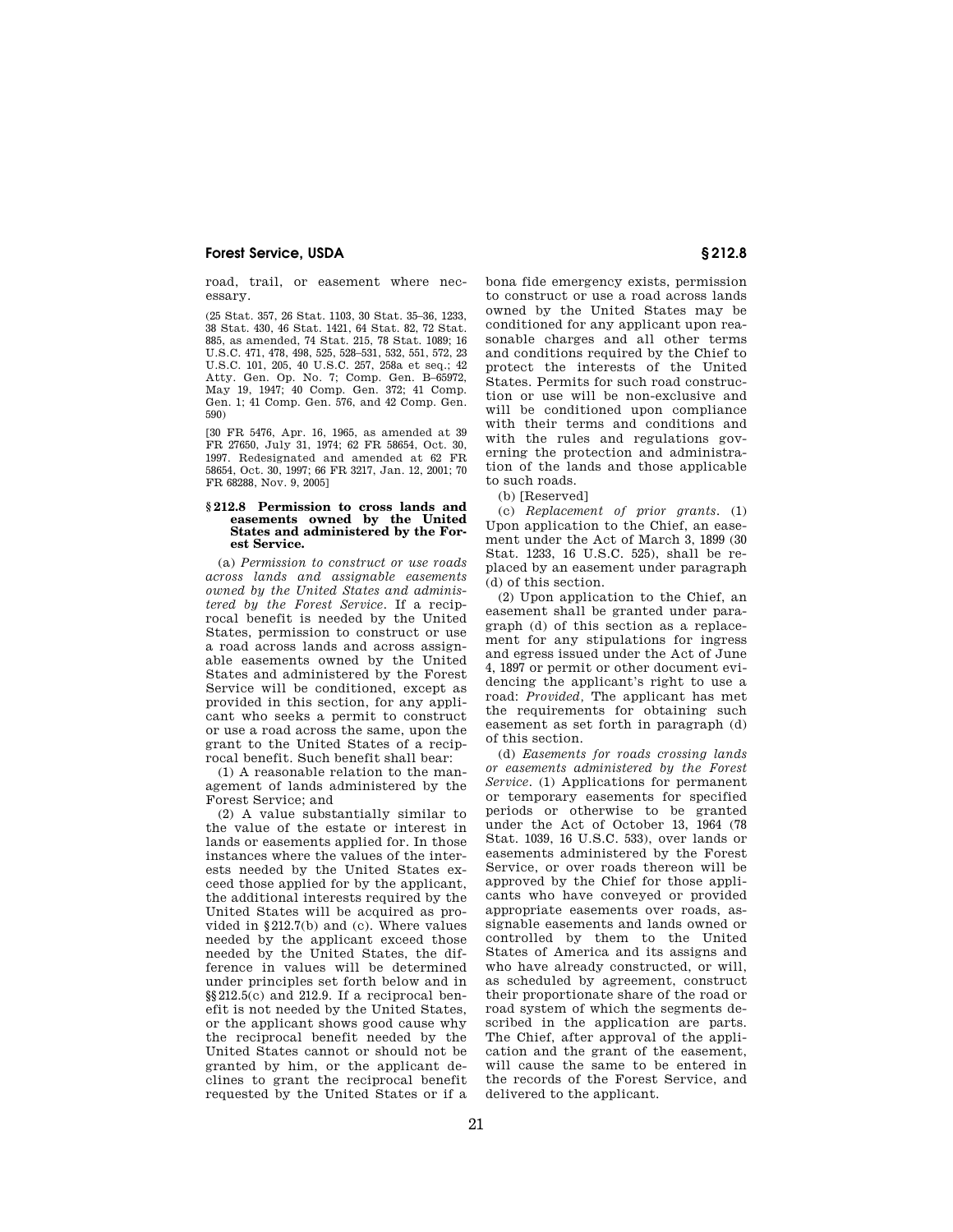(2) Notwithstanding paragraph (d)(1) of this section, the Chief may grant to the applicant a permanent or temporary easement for specified periods or otherwise upon such exchange of easements or share-cost arrangement or other reasonable consideration as he may deem appropriate.

(3) The Chief may grant to a State or local subdivision thereof; easements for roads over lands or easements administered by the Forest Service and over roads thereon, when the roads thereon or roads to be constructed thereon will serve said lands and are, or will become a part of the road system maintained by such State or local subdivision for general public use: *Provided,* That easements shall not be granted under authority of this act (78 Stat. 1089), 16 U.S.C. 533 which may be granted under the Highway Act (72 Stat. 916, 23 U.S.C. 317), as amended. The easements shall contain such provisions, terms, and conditions as the Chief may determine are necessary to retain and protect the interests needed by the United States.

(4) All instruments affecting permanent interests in land executed pursuant to this paragraph (d) of this section shall be recorded in each county where the lands are located. Copies of all instruments affecting interests in lands reserved from public domain shall be furnished by the Chief to the Secretary of the Interior.

(5) The Chief may terminate any easement granted under the provisions of the Act of October 13, 1964 (78 Stat. 1089, 16 U.S.C. 534),

(i) By consent of the owner of the easement,

(ii) By condemnation, or

(iii) Upon abandonment after nonuse by the owner of the easement for a period of 5 years. Before any easement is terminated for nonuse or abandonment, the owner of the easement must be given notice and, upon his request made within 60 days after receipt of the notice, a hearing in accordance with

# **§ 212.9 36 CFR Ch. II (7–1–12 Edition)**

the provisions of 36 CFR part 211, subpart B.

(25 Stat. 357, 26 Stat. 1103, 30 Stat. 35–36, 1233, 38 Stat. 430, 46 Stat. 1421, 64 Stat. 82, 72 Stat. 885, as amended, 74 Stat. 215, 78 Stat. 1089; 16 U.S.C. 471, 478, 498, 525, 528–531, 532, 538, 551, 572, 23 U.S.C. 101, 205, 40 U.S.C. 257, 258a et seq.; 42 Atty. Gen. Op. No. 7; Comp. Gen. B– 65972, May 19, 1947; 40 Comp. Gen. 372; 41 Comp. Gen. 1; 41 Comp. Gen. 576, and 42 Comp. Gen. 590)

[30 FR 5476, Apr. 16, 1965, as amended at 39 FR 27650, July 31, 1974; 48 FR 28638, June 23, 1983. Redesignated and amended at 62 FR 58654, Oct. 30, 1997]

### **§ 212.9 Principles for sharing use of roads.**

The use of roads under arrangements for sharing costs or performance shall be in accordance with the following:

(a) *Road improvement.* Use of a road for commercial hauling, except occasional or minor amounts, will be conditioned upon improvement or supplemental construction of the road to safety and economically serve the contemplated use, unless the Chief determines that the safety and economy of the established and foreseeable use by the United States, its users and cooperators will not be impaired by the use for which application is being made. With the consent of the Chief the applicant may deposit funds in the estimated amount required for the improvements or supplemental construction in lieu of performance. Such funds will be used by the Forest Service to do the planned work. The cost of the improvements or supplemental construction will be taken into account in determining any otherwise required contribution to cover the proportionate share of the cost of road acquisition, construction, reconstruction or improvement attributable to the use.

(b) *Corresponding benefits.* Corresponding benefits which may be accepted by the Chief for sharing road use will be those which bear a reasonable relation to the management of lands administered by the Forest Service. They may be in the form of:

(1) Deposit of funds with the Forest Service for use in paying the cost of road construction, reconstruction, or improvement to be borne by the user;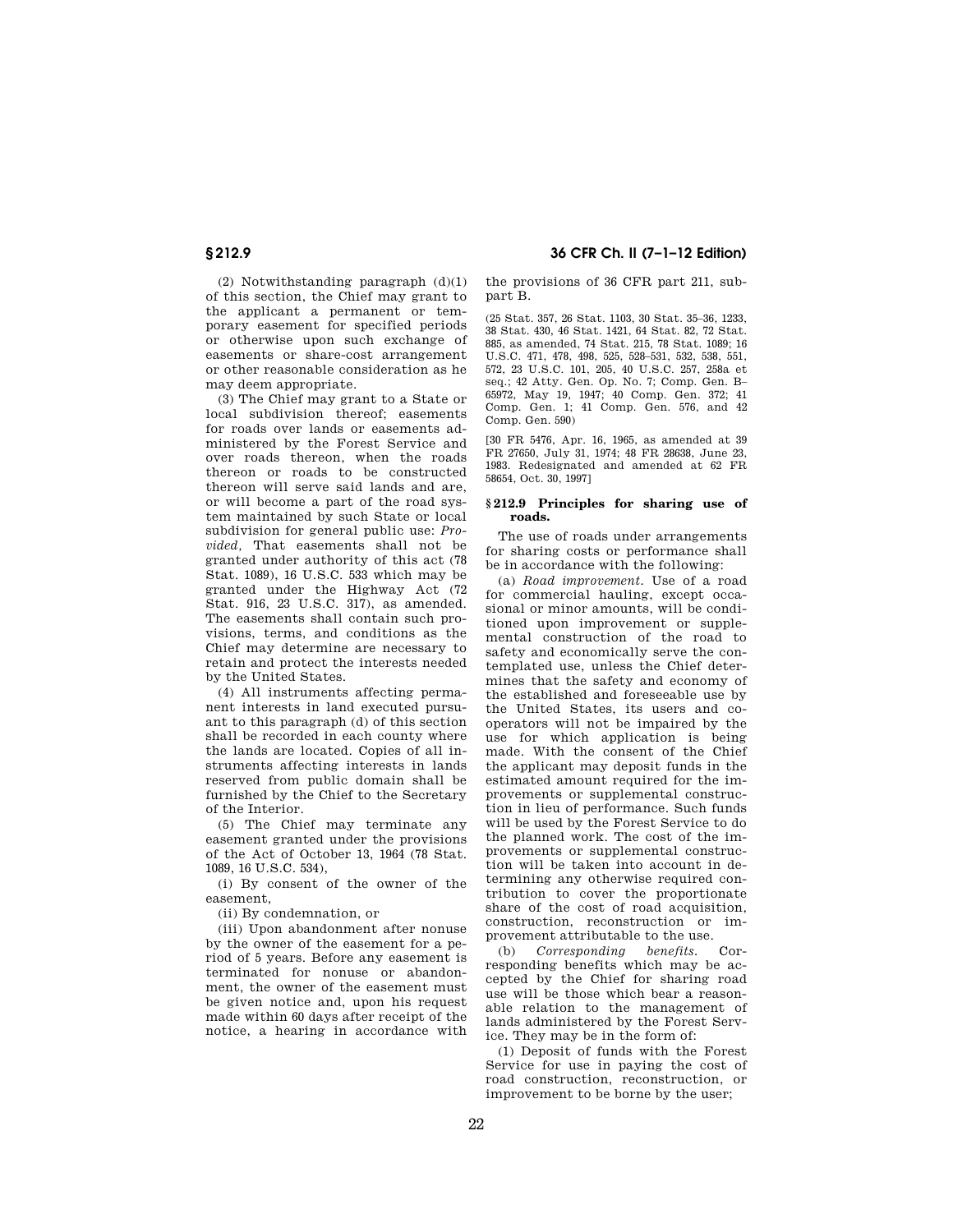(2) The grant of a reciprocal right of substantially similar value to the road use sought;

(3) Construction, reconstruction, or improvement by applicant of a road needed for access to and use of lands administered by the Forest Service; or (4) any combination of these.

(c) *Cost determinations for roads cooperatively constructed under agreements.*  When roads are constructed under cooperative agreements to meet mutual needs of the United States and others for access, determinations of the shares of costs to be borne by the United States and the cooperating parties will include consideration of:

(1) The standard of road required for the planned hauling;

(2) The share of planned use;

(3) The location and volume of tributary timber owned by each party and expected to be hauled over the road or roads;

(4) The tributary areas owned or controlled by each party;

(5) Expected use by the public; and

(6) Other appropriate considerations.

(d) *Cost recovery by the United States from others.* When roads are used under permit for commercial hauling instead of under cooperative agreement, any cost to be recovered by the United States will be calculated in proportion to the planned use of the road. The road cost used in such calculation will be the amount or estimated amount expended in the acquisition, construction, reconstruction, and improvement of that capacity of the road required to serve the use needs of all parties that are or reasonably can be expected to use the road. The road costs shall not exceed the replacement value of the road. Such road share-cost payments will be through deposits in advance of use unless the user provides a payment bond satisfactory to the Chief guaranteeing that payments will be made promptly upon billing by the Forest Service.

(e) *Cost sharing with a cooperator.* The costs to achieve the agreed upon road or road system may be met by:

(1) Use of appropriated funds;

(2) Construction, reconstruction, or improvement of roads or segments of roads by purchasers of products from

lands administered by the Forest Service or other users;

(3) Use of deposits made by cooperator with the Forest Service to cover cooperator's agreed share;

(4) Agreement with cooperator pursuant to which cooperator does more than his agreed share of constructing, reconstructing, or improving a road and recovers costs incurred in excess of his agreed share by charging purchasers of products from lands administered by the Forest Service an equitable amount within the limits and to the total amount specified in the agreement; or

(5) A combination of the aforementioned methods.

(f) *Road maintenance and resurfacing.*  Cooperators will share the road maintenance and resurfacing costs under suitable agreements to perform, arrange for performance by others, or by making deposits with the Forest Service which will be used to pay the cost of work necessary to keep such roads in satisfactory condition commensurate with use requirements of each cooperator. No cooperator shall be required to perform or bear such costs other than those occasioned by its individual use. Other users will bear costs in accordance with §212.5(d).

(g) *Interests to be acquired by the United States in roads or easements therefor.* Where the United States is to bear or share the cost of constructing or improving, or acquiring a road system, a road, or a segment thereof, or acquires an easement therefor, the interest acquired will:

(1) Be for perpetual use unless the road use falls within the limited classes where temporary roads or roads for limited periods are acceptable;

(2) Provide adequately for foreseeable management, protection, and utilization needs of lands administered by the Forest Service and intermingled and adjacent private and public lands and for the use and development of the resources upon which communities within or adjacent to the National Forest are dependent; and

(3) not be subject to conditions, reservations, or convenants unrelated to the road use, or which seek or might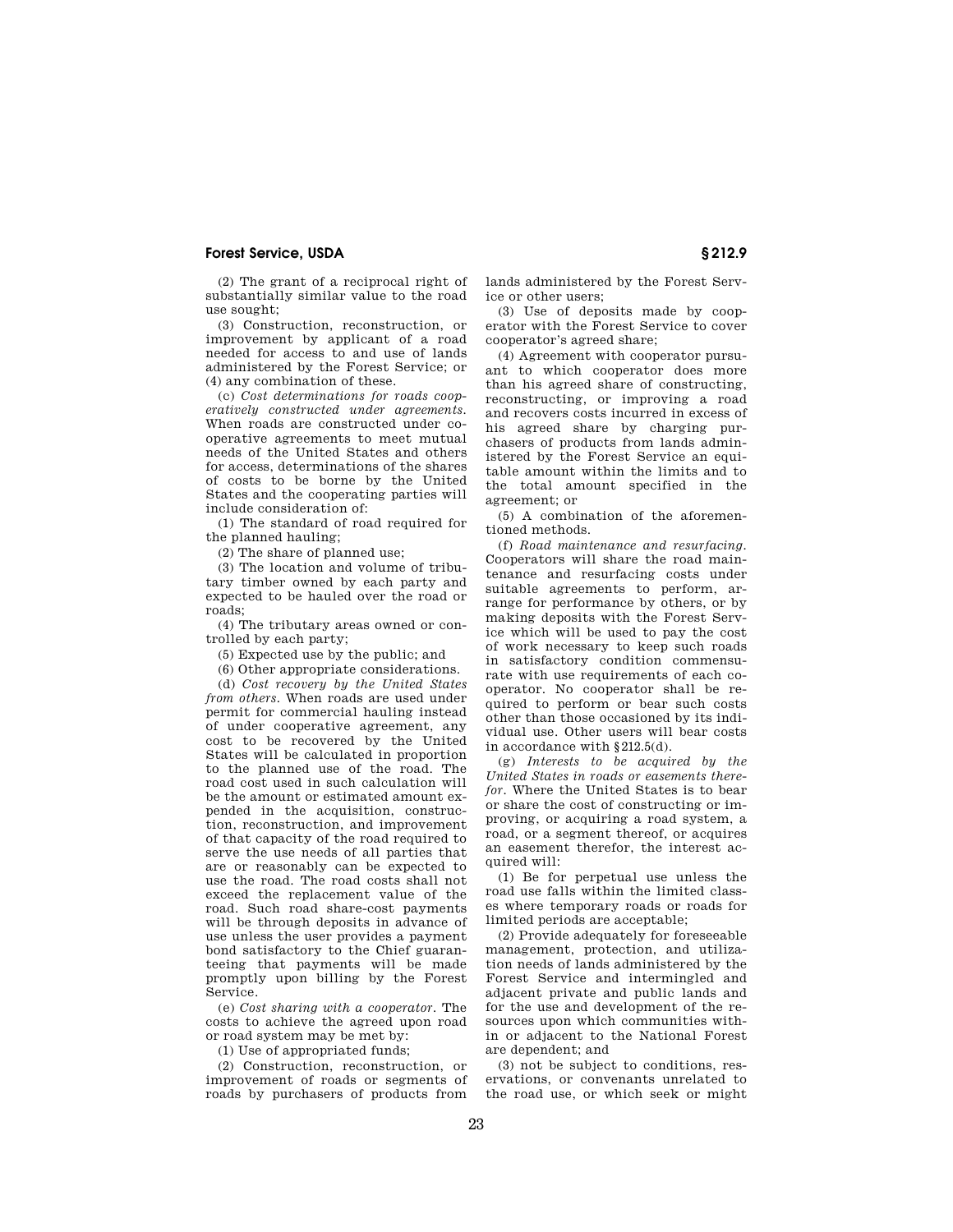tend to direct or limit policies and procedures for management of lands administered by the Forest Service.

(25 Stat. 357, 26 Stat. 1103, 30 Stat. 35–36, 1233, 38 Stat. 430, 46 Stat. 1421, 64 Stat. 82, 72 Stat. 885, as amended, 74 Stat. 215, 78 Stat. 1089; 16 U.S.C. 471, 478, 498, 525, 528–531, 532, 538, 551, 572, 23 U.S.C. 101, 205, 40 U.S.C. 257, 258a et seq.; 42 Atty. Gen. Op. No. 7; Comp. Gen. B– 65972, May 19, 1947; 40 Comp. Gen. 372; 41 Comp. Gen. 1; 41 Comp. Gen. 576, and 42 Comp. Gen. 590)

[30 FR 5478, Apr. 16, 1965, as amended at 39 FR 27650, July 31, 1974. Redesignated and amended at 62 FR 58654, Oct. 30, 1997]

#### **§ 212.10 Maximum economy National Forest System roads.**

The Chief may acquire, construct, reconstruct, improve, and maintain National Forest System roads within and near the National Forests and other lands administered by the Forest Service in locations and according to specifications which will permit maximum economy in harvesting timber from such lands tributary to such roads and at the same time meet the requirements for protection, development, and management thereof and for utilization of the other resources thereof. Financing of such roads may be accomplished—

(a) By the Chief utilizing appropriated funds,

(b) By requirements on purchasers of National Forest timber and other products, including provisions for amortization of road costs in contracts,

(c) By cooperative financing with other public agencies and with private agencies or persons, or

(d) By a combination of these methods, provided that where roads are to be constructed at a higher standard than the standard—consistent with applicable environmental laws and regulations—that is sufficient for harvesting and removal of National Forest timber and other products covered by a particular sale, the purchaser of the timber and other products shall not be required to bear the part of the cost necessary to meet the higher standard, and the Chief may make such arrange-

# **§ 212.10 36 CFR Ch. II (7–1–12 Edition)**

ments to achieve this end as may be appropriate.

(25 Stat. 357, 26 Stat. 1103, 30 Stat. 35–36, 1233, 38 Stat. 430, 46 Stat. 1421, 64 Stat. 82, 72 Stat. 885, as amended, 74 Stat. 215, 78 Stat. 1089; 16 U.S.C. 471, 478, 498, 525, 528–531, 532, 538, 551, 572, 23 U.S.C. 101, 205, 40 U.S.C. 257, 258a et seq.; 42 Atty. Gen. Op. No. 7; Comp. Gen. B– 65972, May 19, 1947; 40 Comp. Gen. 372; 41 Comp. Gen. 1; 41 Comp. Gen. 576, and 42 Comp. Gen. 590)

[30 FR 5479, Apr. 16, 1965. Redesignated at 62 FR 58654, Oct. 30, 1997; 66 FR 3217, Jan. 12, 2001; 70 FR 68288, Nov. 9, 2005]

## **§§ 212.11–212.20 [Reserved]**

#### **§ 212.21 Pacific Crest National Scenic Trail.**

The Pacific Crest National Scenic Trail as defined by the National Trails Systems Act, 82 Stat. 919, shall be administered primarily as a footpath and horseback riding trail by the Forest Service in consultation with the Secretary of the Interior. The use of motorized vehicles may be authorized by the Federal Agency administering the segment of trail involved when use of such vehicles is necessary to meet emergencies or to enable landowners or land users to have reasonable access to their lands or timber rights.

(82 Stat. 919 (16 U.S.C. 1241 *et seq.*))

[43 FR 20007, May 10, 1978]

# **Subpart B—Designation of Roads, Trails, and Areas for Motor Vehicle Use**

AUTHORITY: 7 U.S.C. 1011(f), 16 U.S.C. 551, E.O. 11644, 11989 (42 FR 26959).

SOURCE: 70 FR 68288, Nov. 9, 2005, unless otherwise noted.

#### **§ 212.50 Purpose, scope, and definitions.**

(a) *Purpose.* This subpart provides for a system of National Forest System roads, National Forest System trails, and areas on National Forest System lands that are designated for motor vehicle use. After these roads, trails, and areas are designated, motor vehicle use, including the class of vehicle and time of year, not in accordance with these designations is prohibited by 36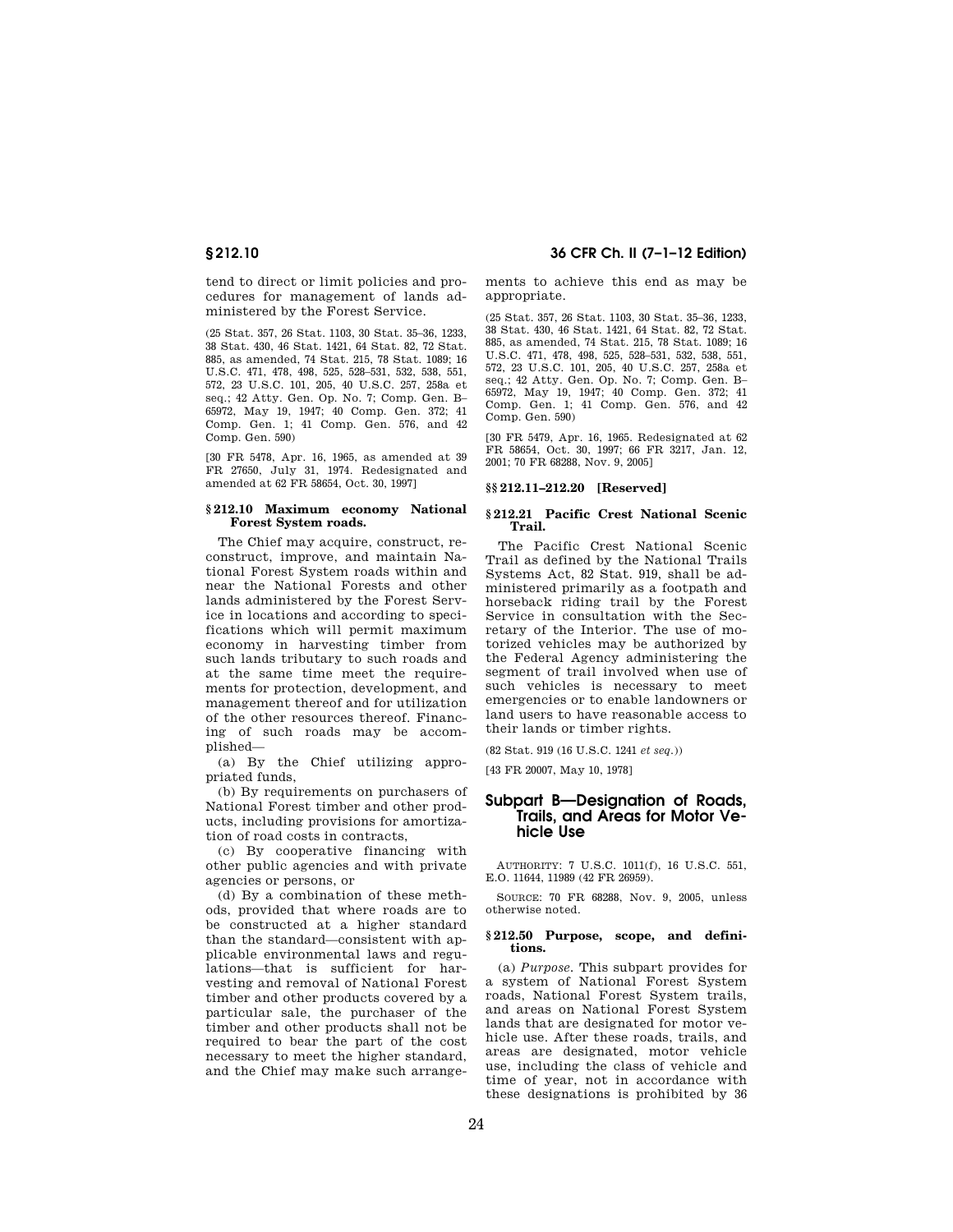CFR 261.13. Motor vehicle use off designated roads and trails and outside designated areas is prohibited by 36 CFR 261.13.

(b) *Scope.* The responsible official may incorporate previous administrative decisions regarding travel management made under other authorities, including designations and prohibitions of motor vehicle use, in designating National Forest System roads, National Forest System trails, and areas on National Forest System lands for motor vehicle use under this subpart.

(c) For definitions of terms used in this subpart, refer to §212.1 in subpart A of this part.

## **§ 212.51 Designation of roads, trails, and areas.**

(a) *General.* Motor vehicle use on National Forest System roads, on National Forest System trails, and in areas on National Forest System lands shall be designated by vehicle class and, if appropriate, by time of year by the responsible official on administrative units or Ranger Districts of the National Forest System, provided that the following vehicles and uses are exempted from these designations:

(1) Aircraft;

 $(2)$  Watercraft;

(3) Over-snow vehicles (see §212.81);

(4) Limited administrative use by the Forest Service;

(5) Use of any fire, military, emergency, or law enforcement vehicle for emergency purposes;

(6) Authorized use of any combat or combat support vehicle for national defense purposes;

(7) Law enforcement response to violations of law, including pursuit; and

(8) Motor vehicle use that is specifically authorized under a written authorization issued under Federal law or regulations.

(b) *Motor vehicle use for dispersed camping or big game retrieval*. In designating routes, the responsible official may include in the designation the limited use of motor vehicles within a specified distance of certain forest roads or trails where motor vehicle use is allowed, and if appropriate within specified time periods, solely for the purposes of dispersed camping or retrieval of a downed big game animal by

an individual who has legally taken that animal.

[70 FR 68288, Nov. 9, 2005, as amended at 73 FR 74613, Dec. 9, 2008]

## **§ 212.52 Public involvement.**

(a) *General.* The public shall be allowed to participate in the designation of National Forest System roads, National Forest System trails, and areas on National Forest System lands and revising those designations pursuant to this subpart. Advance notice shall be given to allow for public comment, consistent with agency procedures under the National Environmental Policy Act, on proposed designations and revisions. Public notice with no further public involvement is sufficient if a National Forest or Ranger District has made previous administrative decisions, under other authorities and including public involvement, which restrict motor vehicle use over the entire National Forest or Ranger District to designated routes and areas, and no change is proposed to these previous decisions and designations.

(b) *Absence of public involvement in temporary, emergency closures*—(1) *General.* Nothing in this section shall alter or limit the authority to implement temporary, emergency closures pursuant to 36 CFR part 261, subpart B, without advance public notice to provide short-term resource protection or to protect public health and safety.

(2) *Temporary, emergency closures based on a determination of considerable adverse effects.* If the responsible official determines that motor vehicle use on a National Forest System road or National Forest System trail or in an area on National Forest System lands is directly causing or will directly cause considerable adverse effects on public safety or soil, vegetation, wildlife, wildlife habitat, or cultural resources associated with that road, trail, or area, the responsible official shall immediately close that road, trail, or area to motor vehicle use until the official determines that such adverse effects have been mitigated or eliminated and that measures have been implemented to prevent future recurrence. The responsible official shall provide public notice of the closure pursuant to 36 CFR 261.51, including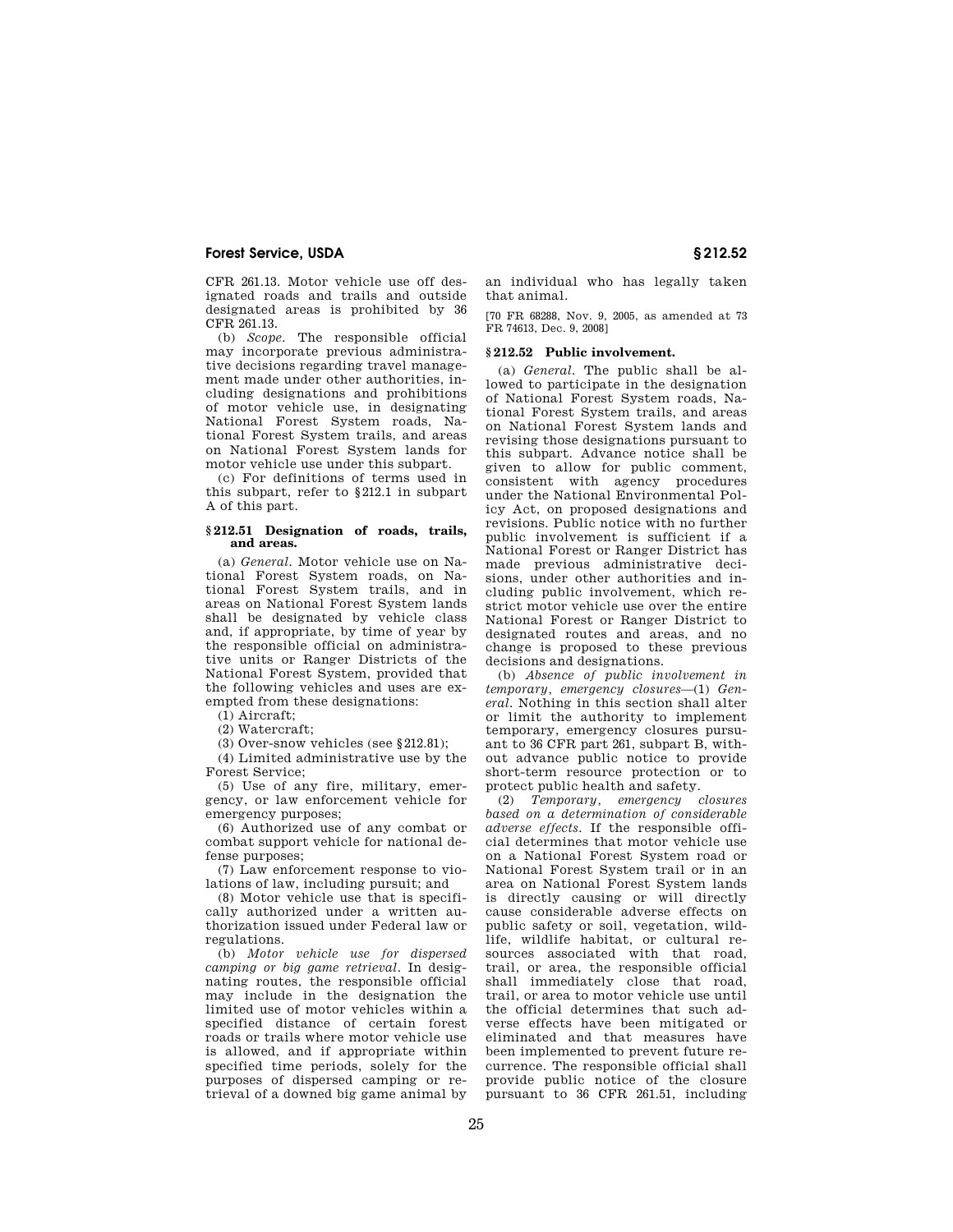reasons for the closure and the estimated duration of the closure, as soon as practicable following the closure.

#### **§ 212.53 Coordination with Federal, State, county, and other local governmental entities and tribal governments.**

The responsible official shall coordinate with appropriate Federal, State, county, and other local governmental entities and tribal governments when designating National Forest System roads, National Forest System trails, and areas on National Forest System lands pursuant to this subpart.

# **§ 212.54 Revision of designations.**

Designations of National Forest System roads, National Forest System trails, and areas on National Forest System lands pursuant to §212.51 may be revised as needed to meet changing conditions. Revisions of designations shall be made in accordance with the requirements for public involvement in §212.52, the requirements for coordination with governmental entities in §212.53, and the criteria in §212.55, and shall be reflected on a motor vehicle use map pursuant to §212.56.

#### **§ 212.55 Criteria for designation of roads, trails, and areas.**

(a) *General criteria for designation of National Forest System roads, National Forest System trails, and areas on National Forest System lands.* In designating National Forest System roads, National Forest System trails, and areas on National Forest System lands for motor vehicle use, the responsible official shall consider effects on National Forest System natural and cultural resources, public safety, provision of recreational opportunities, access needs, conflicts among uses of National Forest System lands, the need for maintenance and administration of roads, trails, and areas that would arise if the uses under consideration are designated; and the availability of resources for that maintenance and administration.

(b) *Specific criteria for designation of trails and areas.* In addition to the criteria in paragraph (a) of this section, in designating National Forest System trails and areas on National Forest

# **§ 212.53 36 CFR Ch. II (7–1–12 Edition)**

System lands, the responsible official shall consider effects on the following, with the objective of minimizing:

(1) Damage to soil, watershed, vegetation, and other forest resources;

(2) Harassment of wildlife and significant disruption of wildlife habitats;

(3) Conflicts between motor vehicle use and existing or proposed recreational uses of National Forest System lands or neighboring Federal lands; and

(4) Conflicts among different classes of motor vehicle uses of National Forest System lands or neighboring Federal lands.

In addition, the responsible official shall consider:

(5) Compatibility of motor vehicle use with existing conditions in populated areas, taking into account sound, emissions, and other factors.

(c) *Specific criteria for designation of roads.* In addition to the criteria in paragraph (a) of this section, in designating National Forest System roads, the responsible official shall consider:

(1) Speed, volume, composition, and distribution of traffic on roads; and

(2) Compatibility of vehicle class with road geometry and road surfacing.

(d) *Rights of access.* In making designations pursuant to this subpart, the responsible official shall recognize:

(1) Valid existing rights; and

(2) The rights of use of National Forest System roads and National Forest System trails under §212.6(b).

(e) *Wilderness areas and primitive areas.* National Forest System roads, National Forest System trails, and areas on National Forest System lands in wilderness areas or primitive areas shall not be designated for motor vehicle use pursuant to this section, unless, in the case of wilderness areas, motor vehicle use is authorized by the applicable enabling legislation for those areas.

### **§ 212.56 Identification of designated roads, trails, and areas.**

Designated roads, trails, and areas shall be identified on a motor vehicle use map. Motor vehicle use maps shall be made available to the public at the headquarters of corresponding administrative units and Ranger Districts of the National Forest System and, as